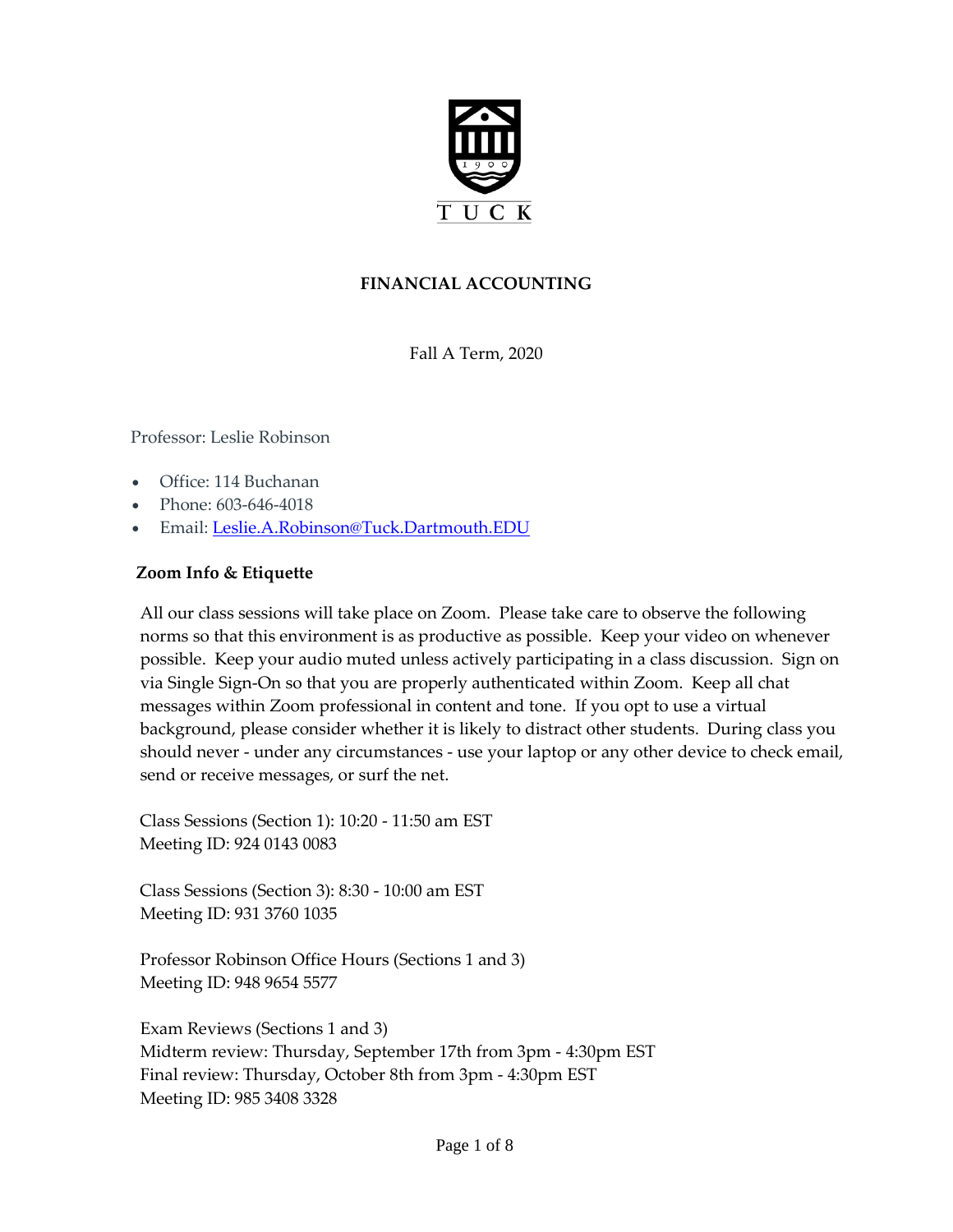Teaching Assistant Office Hours (All Sections) Meeting ID: 973 0593 7713

# **Course Objectives**

This course is designed to highlight the importance of understanding financial accounting to students who may or may not be interested in pursuing traditional accounting careers, or even careers in finance. You will learn the concepts that underlie financial statements and develop the skills needed to use them for decision-making and make connections between accounting and other disciplines such as finance, strategy, marketing, and economics.

Students should not expect to become technical experts, but rather to be able to confidently converse with accountants and non-accountants in a future career in business. The concepts and applications from this course will benefit any student interested in working in the financial services industry, corporate/strategic development of a business, as well as working in marketing, brand management or operations for a corporation and being responsible for a product or divisional budget, projections and profit/loss statement.

### **Course Material**

### 1. CALCBENCH

You will need to setup an account with Calcbench at [https://www.calcbench.com/dartmouth.](https://www.calcbench.com/dartmouth) We will use this financial tool to examine accounting disclosures and analyze financial data throughout the course. If you have any trouble registering an account, please email [support@calcbench.com](mailto:support@calcbench.com)

### 2. eBOOK

The textbook is Financial Accounting, 6th Edition, by M. Hanlon, R. Magee, G. Pfeiffer, and T. Dyckman, 2020, Cambridge Business Publishers. There is no cost to you when you access the Tuck Custom Edition eBook. Instructions for accessing the eBook are as follows:

Accessing your eBook:

- 1. Launch the following link: <https://mybusinesscourse.com/book/tuckschoolofbusiness2020#purchase>
- 2. Click "I have an access code"
- 3. Create a New Account
- **4.** In the field provided, enter the following access code and click Submit: **XXX**

Once the order is processed, you will automatically be routed to your "My Subscriptions" page, where you can immediately access the eBook. *Sharing the access code above with anyone other than*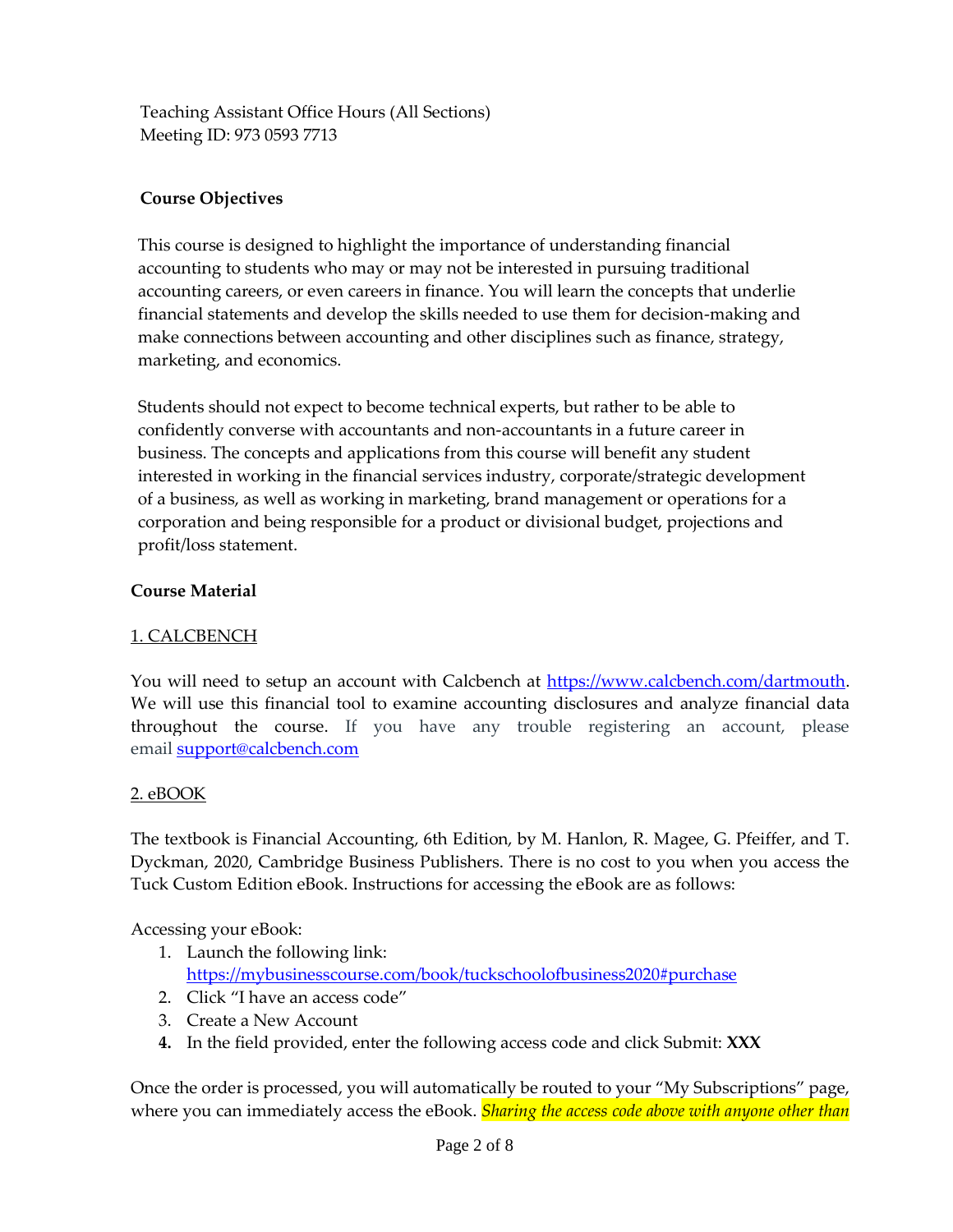*T'22s enrolled in Sections 1 and 3 is a violation of the Tuck Honor Code.*

**To complete optional practice problems in the eBook**, you must enroll in myBusinessCourse with Cambridge. Once you have set up your account, you will see that I have set up optional problems as an assignment for each chapter. Instructions for setting up an account are on the last page of the syllabus.

## 3. CANVAS

All other course materials are in Canvas. (e.g., class preparation documents, homework assignments, Excel templates, optional practice problems, practice and actual exams, solutions, etc.). Note that the eBook can be accessed through Canvas or Cambridge directly.

#### **Course Grade**

Course grades are based on class participation (10%), homework assignments (15%), the midterm exam (35%), final presentations (10%), and the final exam (30%).

### **Class Preparation**

Class preparation documents for each class are provided on Canvas. They include a summary of concepts covered, background reading, class notes and required homework that will be graded. Refer to each homework assignment in Canvas for details regarding what to submit.

You should prepare the required homework assignments **before class** (including any study questions that do not need to be handed in) and be ready to participate actively in the class discussion. Homework will be graded on a 3-point scale based on perceived effort (i.e., 0 = nothing handed in;  $1 =$  poor effort;  $2 =$  decent effort). I will drop your two lowest homework grades at the end of the course.

Assignments should be completed in your study groups and uploaded to Canvas **prior to class (one upload per group)**. Please format your answers to make them easy to read. Much of our discussion in class, and most exam questions, will build directly on the concepts covered in the assignments. As such, I encourage you to work on the assignments individually and in your groups to ensure that you truly understand the answers.

Your grade in the course (not to mention your understanding of financial accounting) will almost certainly suffer if you do not keep up with the assignments or delegate assignments to group members. Late homework will not be graded.

### **Office Hours**

I will host two office hours via Zoom each day that precedes a class session: (1) 2:30 – 3:30pm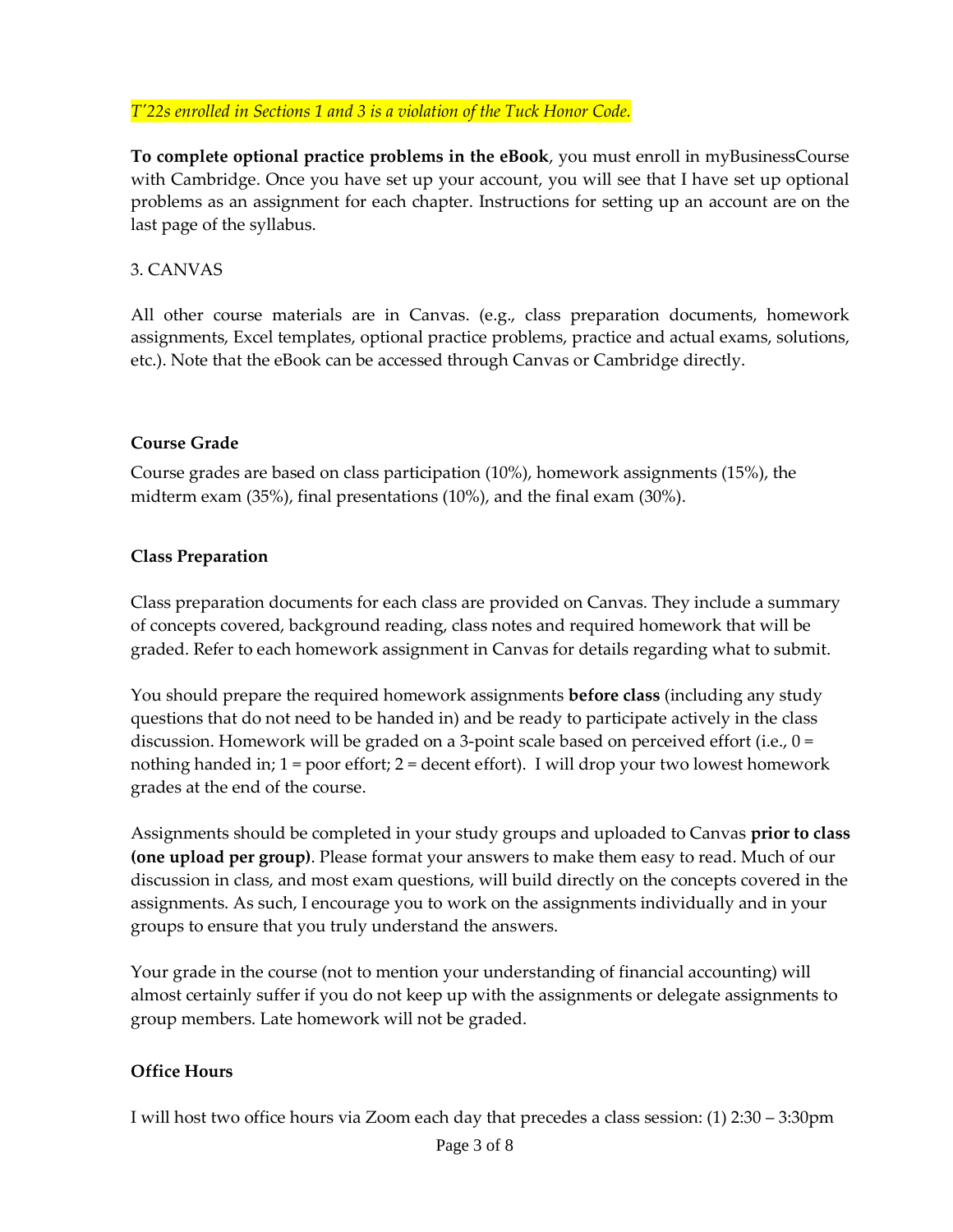EST and (2) 6:00 – 7:00pm EST. You do not need to announce your (virtual) arrival ahead of time unless you have a specific question and you want to give me a heads up. I will not enable the waiting room during virtual office hours, so anyone is welcome to drop into a conversation and ask a question. Outside of office hours, I am willing to meet upon request and ask that you schedule time with me in advance via email.

T'21 teaching assistants will also host office hours via Zoom from 7:00 to 8:00pm EST on the following dates: Aug. 25, 26, Sep. 2, 9, 15, 16, 23, 30, Oct. 5, 7.

Office hours will populate your Outlook calendar as part of your normal course Exchange sync. These events will appear as free time.

# **Final Presentations**

There are two important business skills that can be overlooked or underappreciated. First, the ability to manage liquidity when times get tough. Second, the ability to explain financial concepts in a clear and concise manner. This assignment will give you practice in both areas.

The final presentations will draw from your completed Tapestry model, which you will begin building in Class 7 and expand upon throughout the remainder of Fall A. The objective is to use the model to determine the implications of various means of mitigating the financial effects of COVID. Your focus will be on managing Tapestry's cash flow over the next 3 to 5 years. You will play the role of Tapestry's CFO making a five-minute presentation to other senior executives at Tapestry across all functional areas.

As we discussed in class, there are numerous levers that a company can pull to manage cash flow; each lever has advantages and disadvantages and are not mutually exclusive. Use your model to quantify the impact of various alternative scenarios and determine the most desirable course of action. Clearly explain the costs and benefits of your strategic plan.

Your presentation slides (no more than five slides) should be accompanied by a memo (no more than one page) highlighting the key points you intend to make during the presentation. **Both documents should be uploaded to Canvas prior to the final class.** I will select study groups at random to present on the final day of class. I will not announce the presenting groups in advance so every group should be prepared to present. Your grade for the final presentation will be based on the clarity of your memo and presentation slides and the thoughtfulness of your analysis.

# **Exams**

Both the midterm and final exam will be administered online and accessed via Canvas as an Assignment. Practice midterm and final exams are in Canvas. Though completion of these practice exams is optional and will not impact your course grade, a side benefit to looking at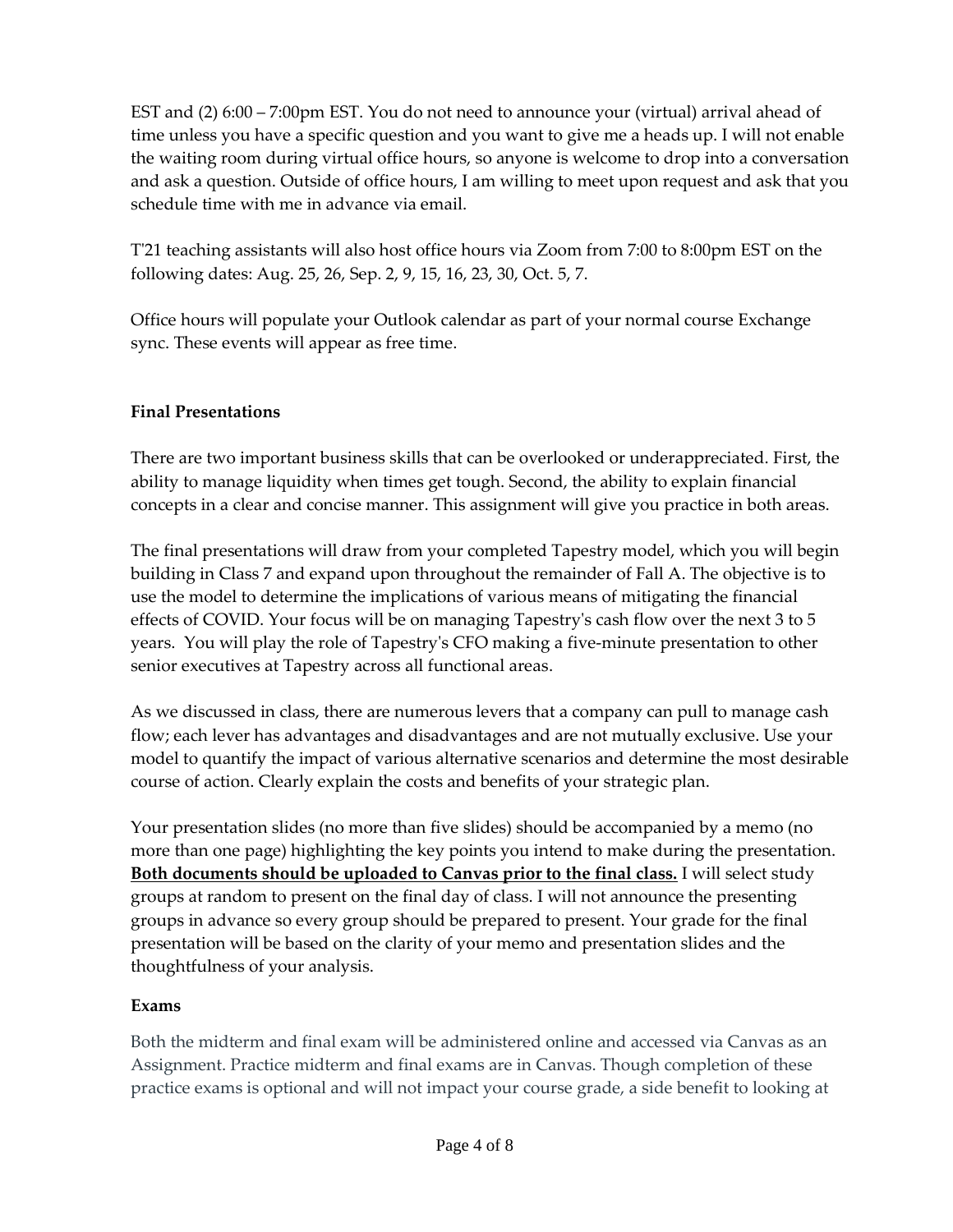them is that the more familiar you are with the 'look and feel' of online testing the more comfortable you will be on the day of the actual midterm and final.

If you have actively participated in the learning process, attended all class sessions, and completed all the homework assignments, you will be prepared to tackle the content of these exams.

# MIDTERM

The midterm exam will be offered on Friday, September 18th at 9am EST until noon EST. You will have 3 hours to submit your completed exam.

I will host an optional midterm review on Thursday, September 17th from 3pm to 4:30pm EST. We will review concepts covered during class sessions 1 through 9.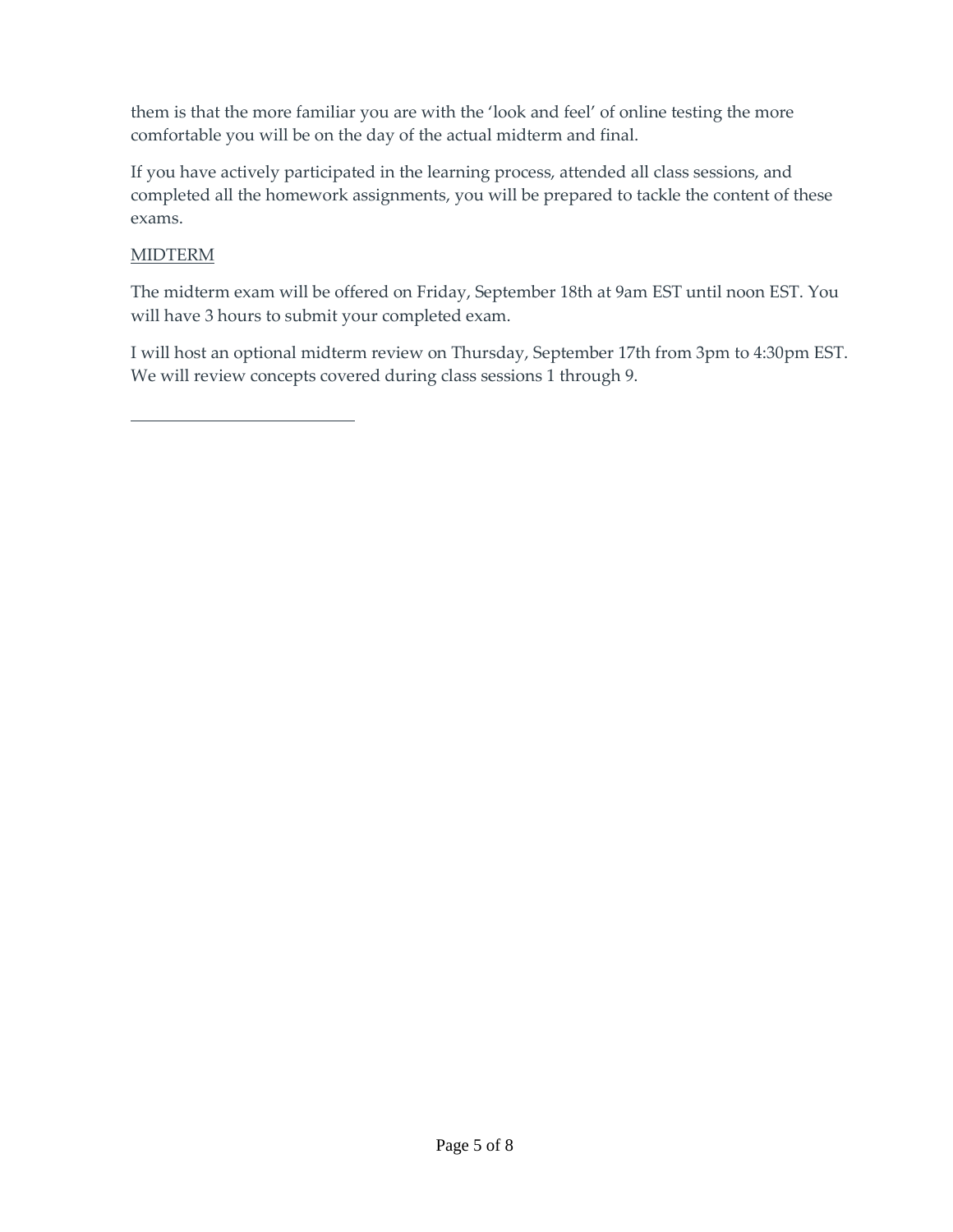## FINAL

The final exam will be offered on Friday, October 9th from 9am EST until noon EST. You will have 3 hours to submit your completed exam.

I will host an optional final review on Thursday, October 8th from 3pm to 4:30pm EST. We will review concepts covered during class sessions 10 through 14. Expect the final exam to feel cumulative in nature, as content builds throughout the course.

## **Attendance Policy**

Class attendance is mandatory. Absences, except for emergencies, may adversely impact your final class participation grade (missing class for recruiting activities is not an excused absence). If you must miss a class, please let me and the course scribe know by email before class. Of course, you remain responsible for knowing the material and for helping with group assignments that are due on a day you miss. Otherwise, there is nothing to do to 'make up' a missed class.

### **Tuck Honor Code**

The faculty take the Honor Code seriously and view it as a critical aspect of the learning environment. The prevalence of group work is consistent with Tuck's philosophy that much of your education will come from each other. At the same time, it is essential for you to master the material on your own. Thus, while assignments should be completed in groups, putting your name on the assignment certifies that you helped in its preparation and understand essentially all the answers provided (not just a small component assigned to you).

The exams must be completed without outside help. It is also a violation of the Honor Code to use course materials from previous years without my explicit permission.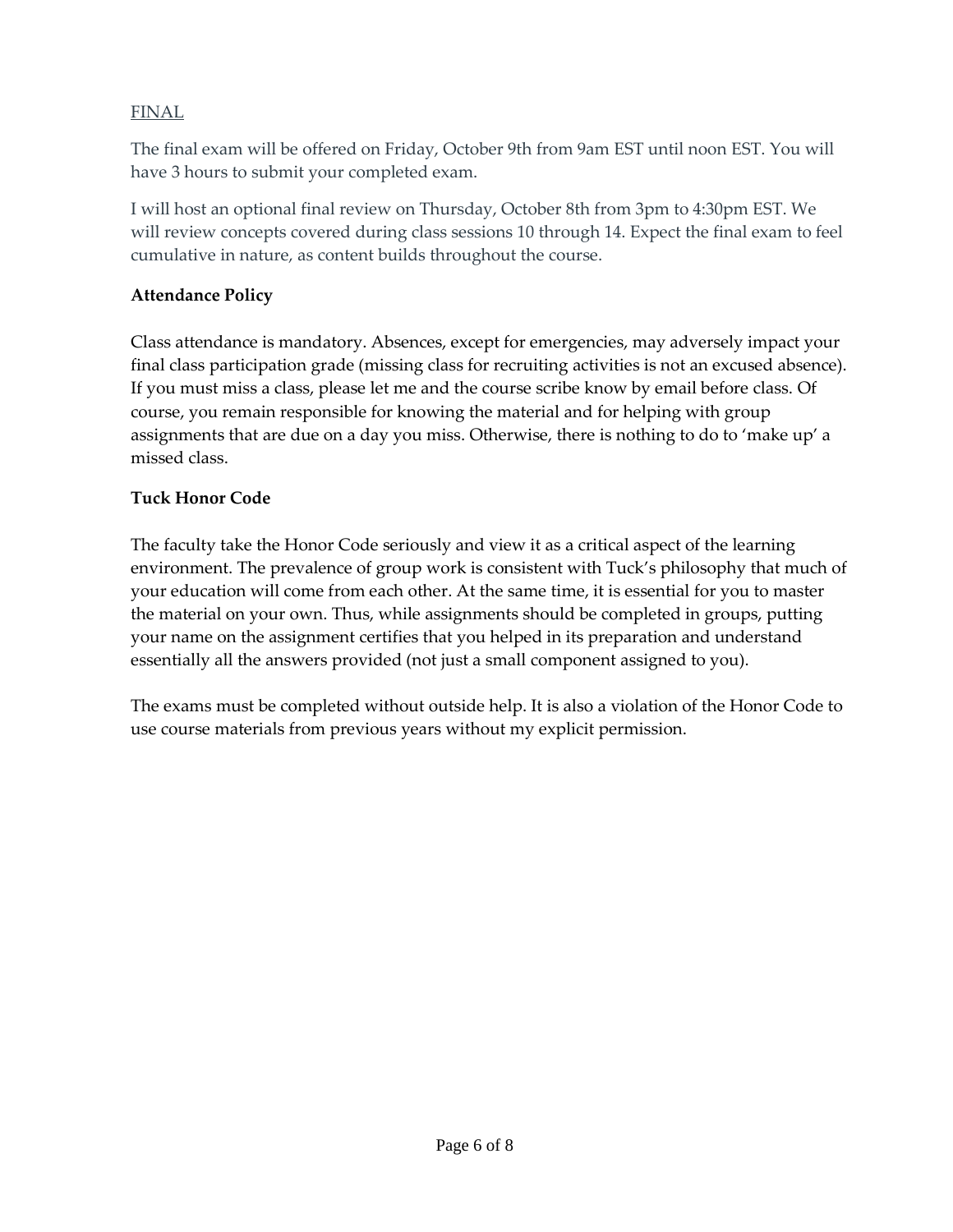| Session Day         |              | Date             | Topic                                                       |
|---------------------|--------------|------------------|-------------------------------------------------------------|
|                     |              |                  |                                                             |
| 1                   | Tues         | Aug 25           | Introducing financial accounting                            |
| $\overline{2}$<br>3 | Wed<br>Thurs | Aug 26           | Constructing financial statements<br>Accruals and deferrals |
|                     |              | Aug 27           |                                                             |
| 4                   | Wed          | Sept 2           | Earnings versus cash flow                                   |
| 5                   | Thurs        | Sept 3           | Revenue recognition                                         |
|                     |              |                  |                                                             |
| 6                   | Wed          | Sept 9           | Cash flow reporting                                         |
| 7                   | Tues         | Sept 10          | Financial analysis                                          |
|                     |              |                  |                                                             |
| 8                   | Mon          | Sept 14          | Building a three-statement model                            |
| 9                   | Wed          | Sept 16          | Using a three-statement model                               |
|                     |              |                  |                                                             |
|                     | <b>Thurs</b> | Sept 17          | Midterm Exam                                                |
|                     |              |                  |                                                             |
| 10                  | Wed          | Sept 23          | Accounts receivable & revenue and bad debts                 |
| 11                  | Thurs        | Sept 24          | Inventory & cost of goods sold                              |
|                     |              |                  |                                                             |
| 12                  | Wed          | Sept 30          | Long-term assets & depreciation and amortization            |
| 13                  | Thurs        | Oct 1            | Debt & interest expense                                     |
|                     |              |                  |                                                             |
| 14                  | Mon          | Oct <sub>5</sub> | Equity & share issuance and repurchase                      |
| 15                  | Wed          | Oct 7            | Final presentations                                         |
|                     |              |                  |                                                             |
|                     | Fri          | Oct 8            | <b>Final Exam</b>                                           |